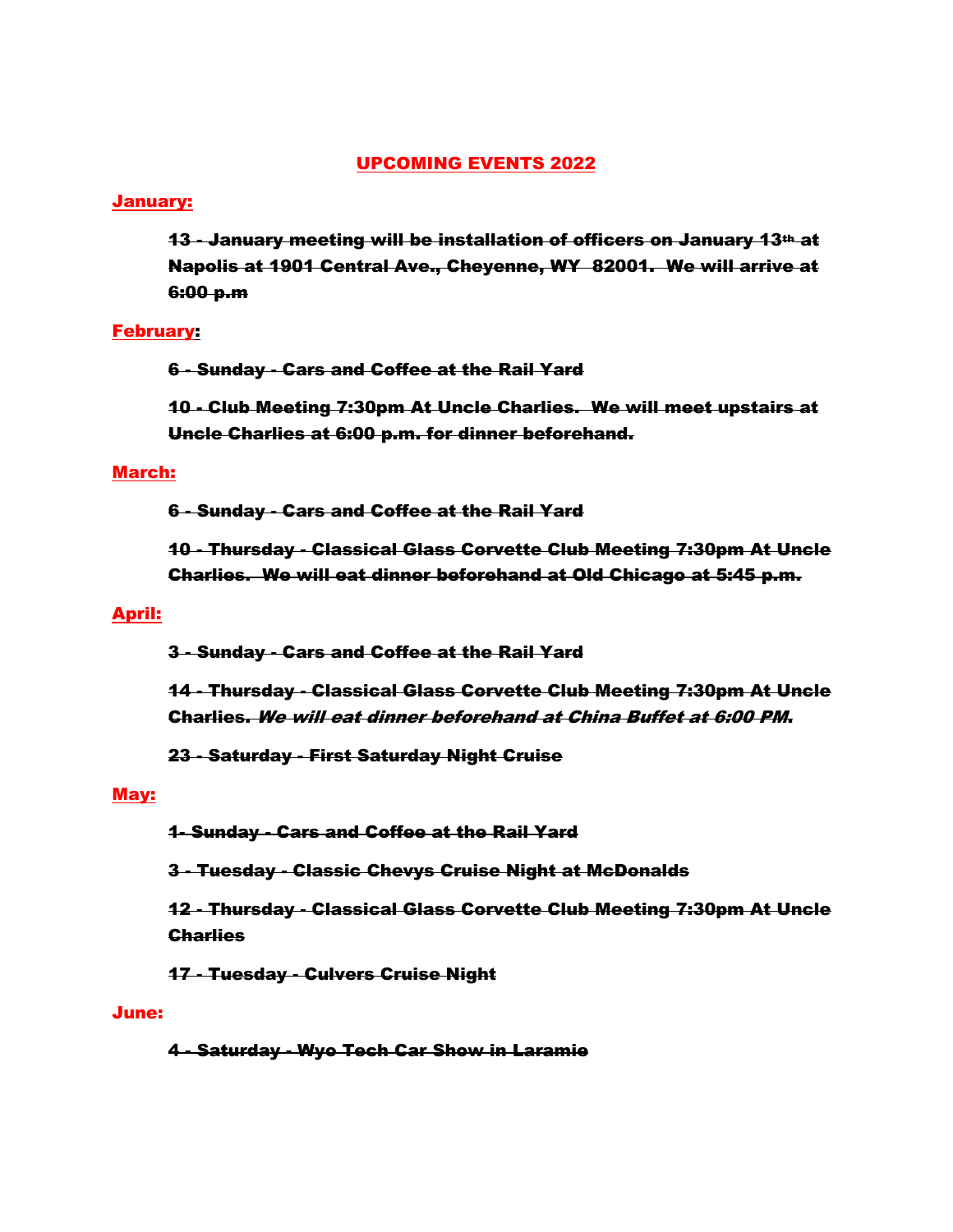4 – Dellenbach Corvette Show in Fort Collins

Show: 11 a.m. - 1 p.m. Registration and check-in: 9:30-11 a.m If you wish to travel together, we will meet at Little America Between 8:30 and 9:00 am.

- 5 Sunday-Cars and Coffee at the Rail Yard
- 5 Blue FCU 2nd Annual Car Show 10:00am 2:00pm Register in advance at [www.bluefcu.com/carshow\\_registration](http://www.bluefcu.com/carshow_registration)
- 7 -Tuesday Classic Chevys Cruise Night at McDonalds

9 - Thursday - Classical Glass Corvette Club Meeting 7:30pm At Uncle Charlies. We will meet for Dinner at Olive Garden beforehand at 5:15 pm.

11. - Burns Day - Meet at Murdoch's at 8 am.

16. - 5 PM Eaton Cruise Night at Eaton A&W restaurant 680 Oak Ave

- 18 Saturday Cheyenne Rods and Customs 50th Annual in Cahill Park
- 21 Tuesday Culvers Cruise Night
- 25 The Potter CarBowl Potter Nebraska

#### July:

3 - Sunday - Cars and Coffee at the Rail Yard

5 -Tuesday - Classic Chevys Cruise Night at McDonalds

9-10 - Saturday and Sunday - Blue Mountain in Wheatland

13-16 - Wednesday - Saturday - Black Hills Classic

14 - Thursday - Classical Glass Corvette Club Meeting 7:30pm At Uncle Charlies

19-Tuesday - Culvers Cruise Night

# August:

2 - Tuesday - Classic Chevys Cruise Night at McDonalds

4-7 -Thursday-Sunday- Vettes on the Rockies Steamboat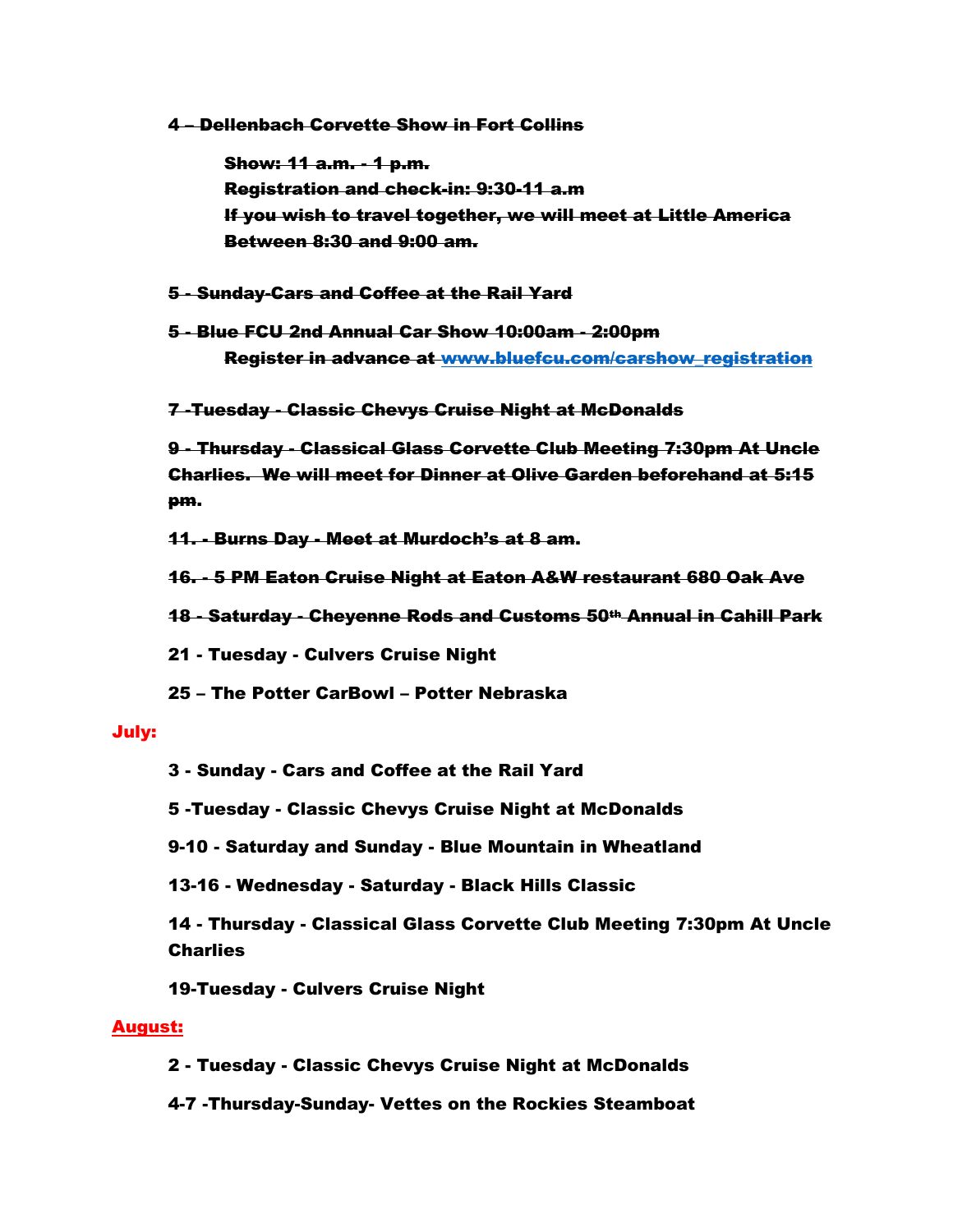- 7 Sunday Cars and Coffee at the Rail Yard
- 6 2nd Annual Cars In The Yard at:

Freedom's Edge Brewing Co, 1509 Pioneer Ave, Cheyenne, WY 82001

13 - Saturday - Classical Glass Corvette Club Picnic at Holiday Park by the Big Boy from 3:30 to 6:30 PM

16 - Tuesday - Culvers Cruise Night

20 - Saturday - Cars, Cigars, Guitars

24-28 - Wednesday-Sunday - Kool Deadwood Nights

27 - Saturday - Don Sands Reunion at Uncle Charlies

# September:

1-3 -Thursday-Saturday - National Corvette Museum

4 - Sunday - Cars and Coffee at the Rail Yard

6 - Tuesday - Classic Chevys Cruise Night at McDonalds

8 - Thursday - Classical Glass Corvette Club Meeting 7:30pm At Uncle **Charlies** 

9-11 - Friday -Sunday - Good Guys at Loveland

20 - Tuesday - Culvers Cruise Night

24- Saturday-Classic Cars on Main in Torrington

# October:

- 1 or 2 Saturday or Sunday Run for the Gold
- 2 Sunday Cars and Coffee at the Rail Yard

13 - Thursday - Classical Glass Corvette Club Meeting g 7:30pm At Uncle Charlies

29 - Saturday - Last night of Saturday Night Cruises

# November:

- 5 Saturday Classic Chevys Cruise for Kids Toy Run
- 6 Sunday Cars and Coffee at the Rail Yard